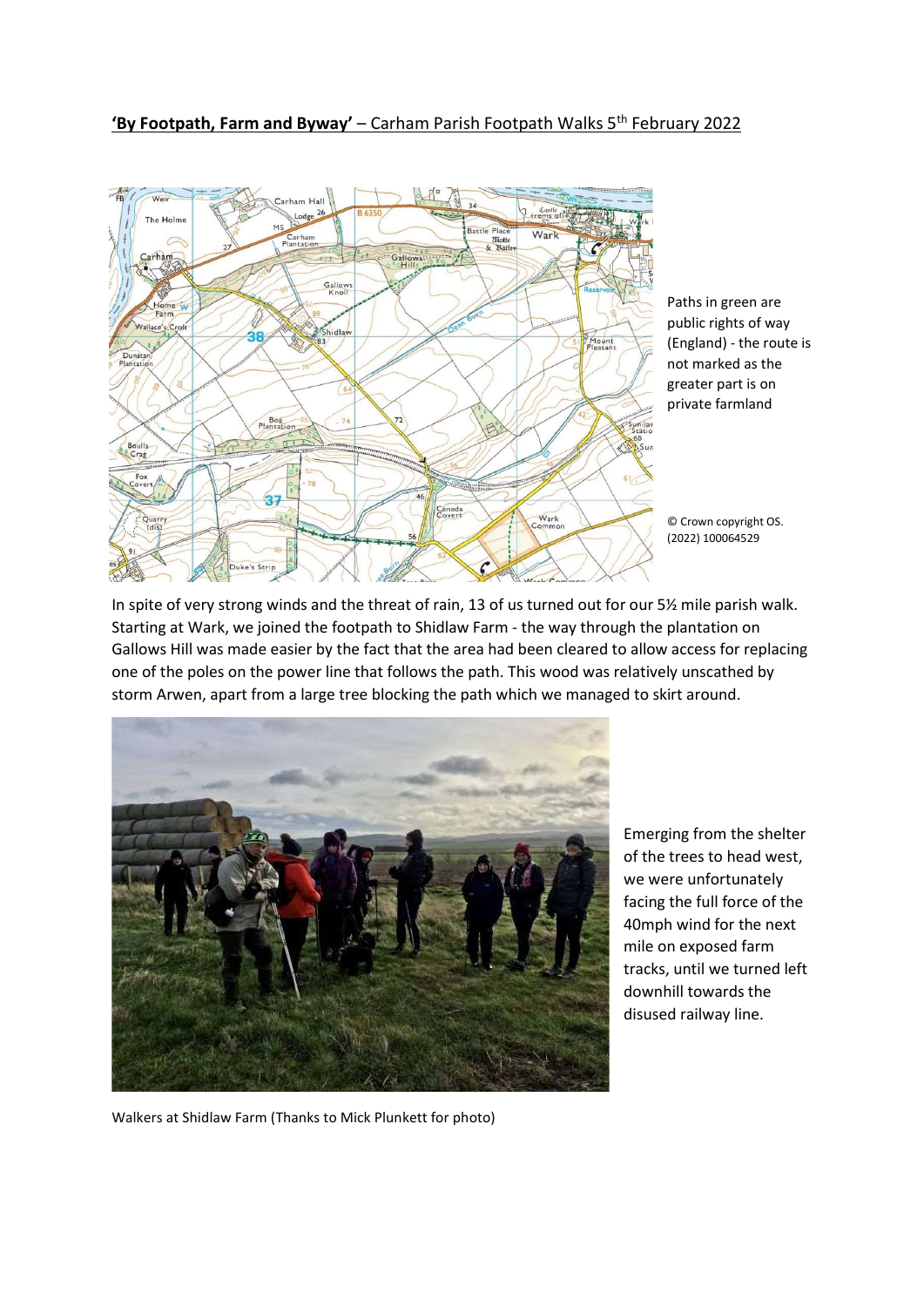$\boldsymbol{R}$  $\prime$  $\boldsymbol{d}$ Acres 1021'538 *Shidlaw Tile Works* Boulla Crag 200

Map of 1860 showing the **Tileworks** 

Next to the line, a large fenced area of humps and bumps are all that can be seen of the Shidlaw Brick and Tile Works, which manufactured a wide range of bricks and tiles from the 1840's to the 1880's - the railway being central in sending their products out to the stations along the line, and onwards - 'free of carriage at all stations on the North British Railways' (See link below).





Above – Remains of Brick and Tile Works

I wondered if the bricks in an old brick wall forming the side of a building at Shidlaw farm, 'English garden wall' bond - had come from this site?

The disused railway is now well-used by farm traffic; this is a continuation of the Berwick to Kelso line – Carham station was about half a mile further west, just over the

Scottish border (See link below). Crossing the railway line, we also crossed the Scottish border - in this area the border takes several, seemingly unaccountable, twists and turns - we carried on for a few hundred yards and reached the track that runs west to Nottylees and on to the back lane to Sprouston, and east towards Wark.